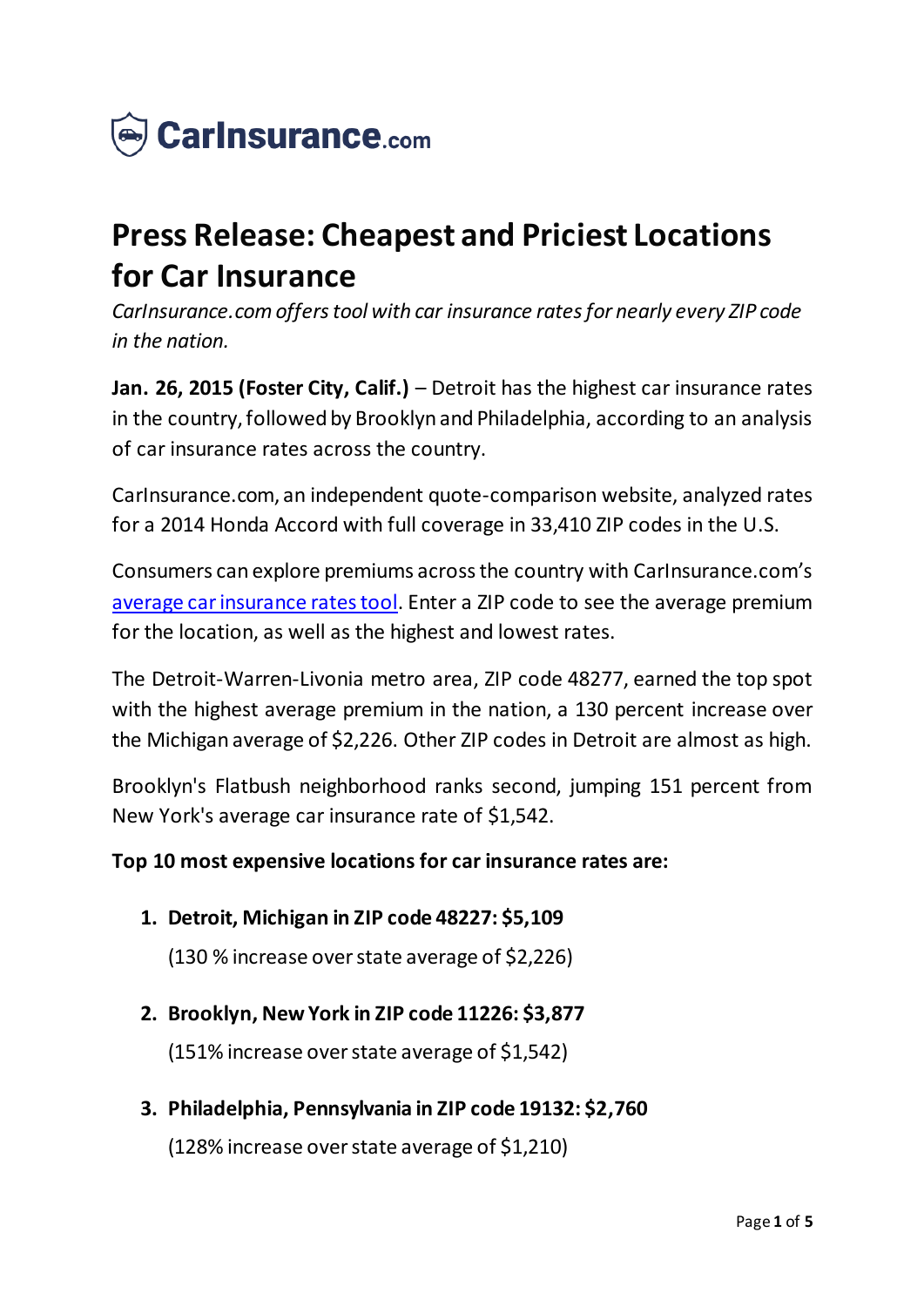- **4. Providence, Rhode Island in ZIP code 02903: \$2,749** (38% increase over state average of \$2,000)
- **5. New Orleans, Louisiana in ZIP code 70117: \$2,542**

(53% increase over state average of \$1,657)

- **6. Los Angeles, California in ZIP code 90029: \$2,416** (69% increase over state average of \$1,433)
- **7. New Haven, Connecticut in ZIP code 06525: \$2,291** (50% increase over state average of \$1,527)
- **8. Baltimore, Maryland in ZIP code 21216: \$2,256**

(79% increase over state average of \$1,258)

**9. Miami, Florida in ZIP code 33142: \$2,248**

(60% increase over state average of \$1,402)

### **10.Royalton, Kentucky in ZIP code 41464: \$2,104**

(42% increase over state average of \$1,484)

Many factors go into calculating car insurance rates, but a driver's location is typically used to kick off the process. ZIP codes are judged to have different risk levels based on the number and severity of car insurance claims within the area. From there, car insurance companies create the base rate used as the starting point for drivers buying coverage, and then add other pricing factors such as the driver's age, driving record and type of car.

Every car insurance company has its own base rate and does its own calculations, which is why it's important to comparison shop to get the best car insurance rates.

#### **Top 10 least expensive locations for car insurance rates are:**

**1. Green Springs, Ohio in ZIP code 44836: \$647**

(16% lower than the state average of \$771)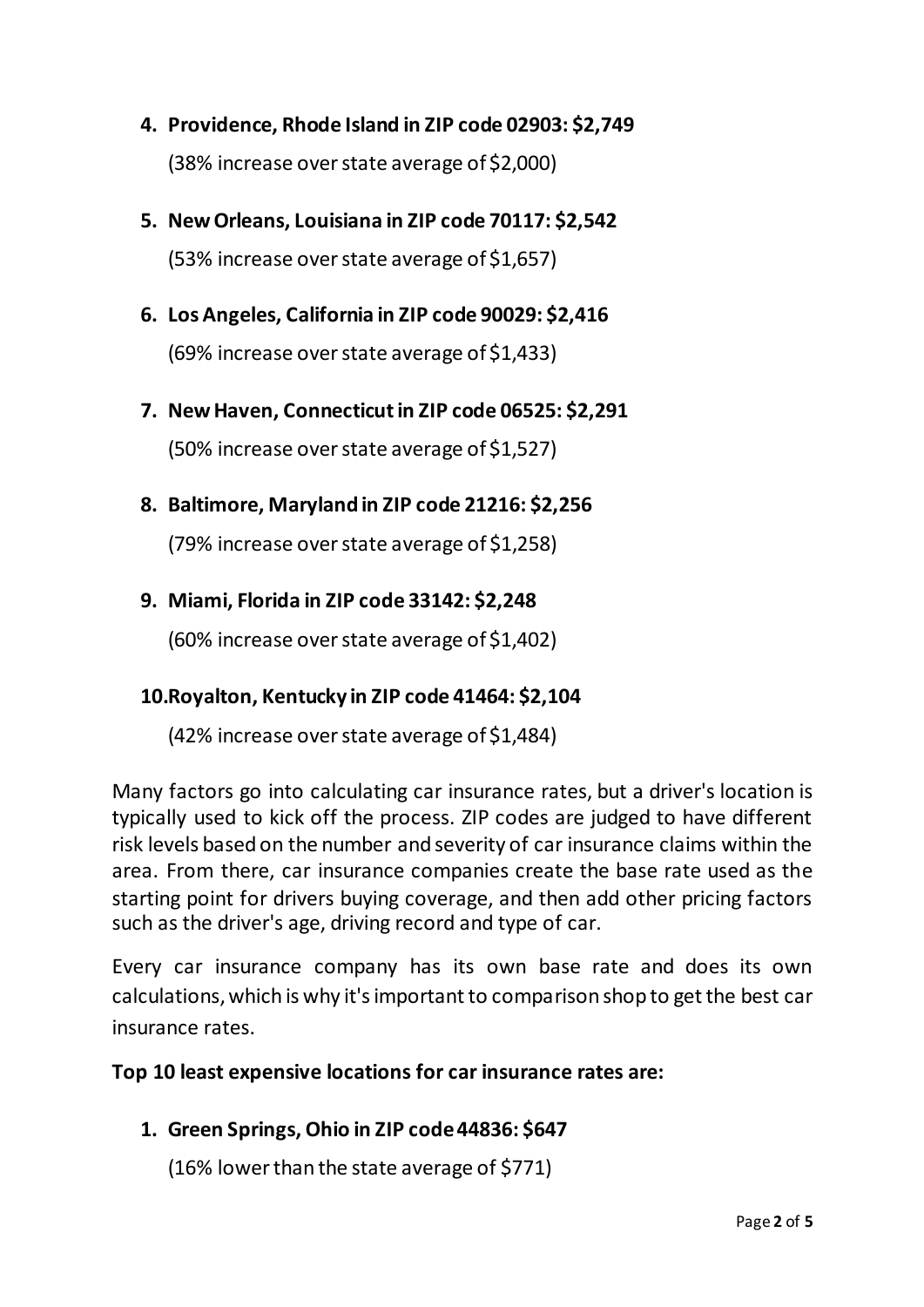- **2. Asheville, North Carolina in ZIP code 28704: \$671** (16% lower than the state average of \$800)
- **3. Biddeford, Maine in ZIP code 04072: \$709** (7% less than the state average of \$763)
- **4. Christiansburg, VA in ZIP code 24073: \$751** (16% less than the state average of \$899)
- **5. Boise, Idaho in ZIP code 83706: \$753** (9% lower than the state average of \$831)
- **6. Lake Havasu City, Arizona in ZIP code 86403: \$769** (25% lower than the state average of \$1,021)
- **7. West Lafayette, Indiana in ZIP code 47907: \$770** (14% lower than the state average of \$891)
- **8. Allouez, Wisconsin in ZIP code 54302: \$776**

(15% lower than the state average of \$908)

**9. Concord, New Hampshire in ZIP code 03303: \$785**

(9% lower than the state average of \$864)

### **10. Normal, Illinois in ZIP code 61761: \$827**

(17% lower than the state average of \$1,001)

"Our analysis showed a national average rate of \$1,231 for a Honda Accord," said Michelle Megna, managing editor of CarInsurance.com. "Several locations, including Palo Alto, California, and Denver, fall at the average."

Read the full article at [https://www.carinsurance.com/Articles/car-insurance](https://www.carinsurance.com/Articles/car-insurance-rate-comparison.aspx)[rate-comparison.aspx](https://www.carinsurance.com/Articles/car-insurance-rate-comparison.aspx)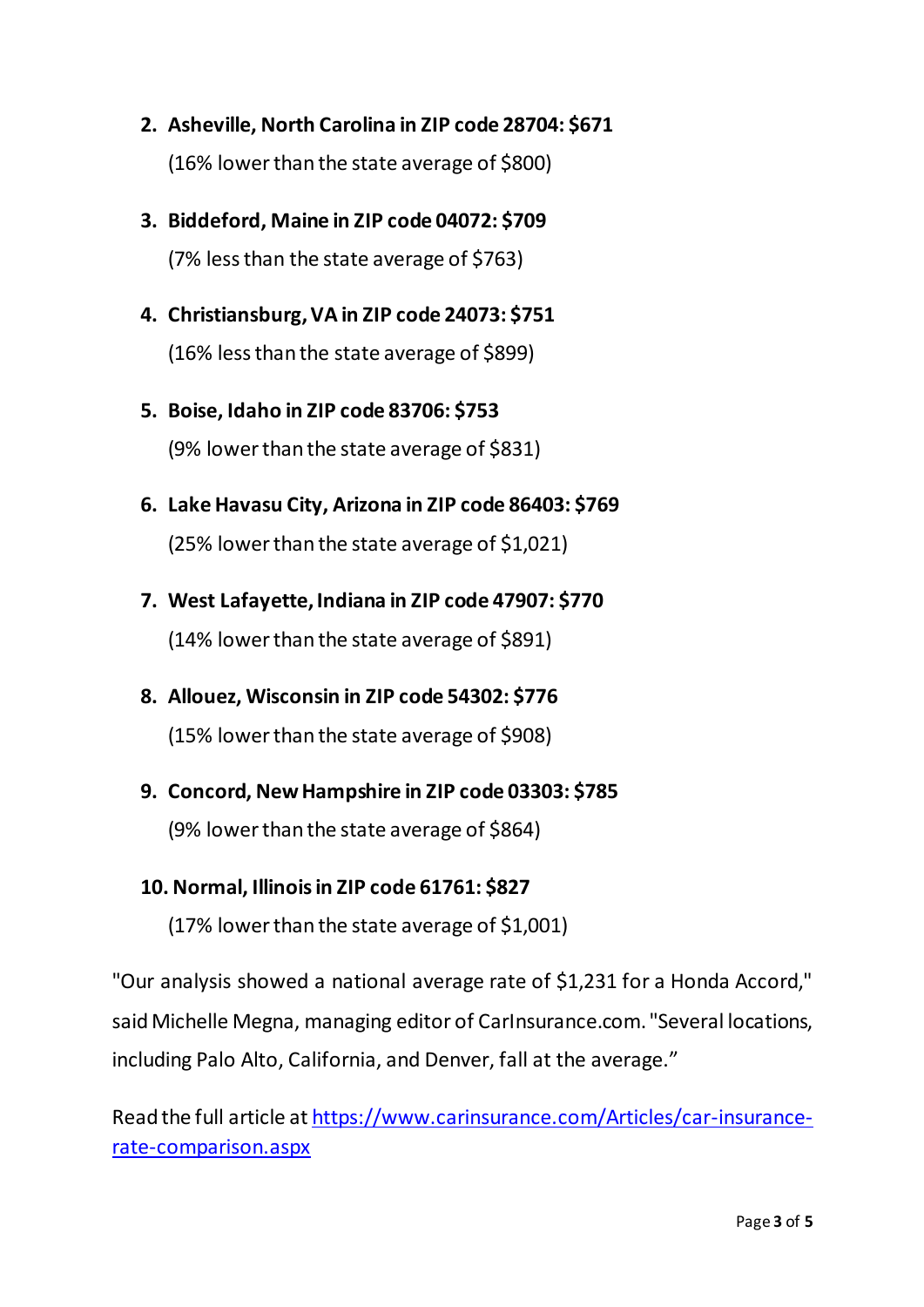### **Methodology:**

CarInsurance.com commissioned Quadrant Information Services to run auto insurance rates for a 2014 Honda Accord for 33,410 ZIP codes in the United States. We calculated rates using six large carriers (Allstate, Farmers, GEICO, Nationwide, Progressive and State Farm).

Averages are based on insurance for a single 40-year-old male who commutes 12 miles to work each day, with policy limits of 100/300/50 (\$100,000 for injury liability for one person, \$300,000 for all injuries and \$50,000 for property damage in an accident) and a \$500 deductible on collision and comprehensive coverage.

This hypothetical driver has a clean record and good credit. The rate includes uninsured motorist coverage. Average rates are for comparative purposes. Your own rate will depend on your personal factors and vehicle.

#### **About CarInsurance.com:**

CarInsurance.com, an independent quote comparison website, has been offering drivers expert advice about the different [types of car insurance](https://www.carinsurance.com/types-of-car-insurance/) and how to shop for them since 2003.

Using a combination of industry expertise and information drawn from thousands of online quotes delivered without obligation each month, CarInsurance.com is a source for unbiased answers and data about what consumers should expect from an insurance policy.

The site lets consumers compare multiple car insurance quotes online and purchase a policy online in minutes. CarInsurance.com is owned and operated by QuinStreet, Inc. (NASDAQ: QNST), one of the largest Internet marketing and media companies in the world.

QuinStreet is committed to providing consumers and businesses with the information they need to research, find and select the products, services and brands that best meet their needs.